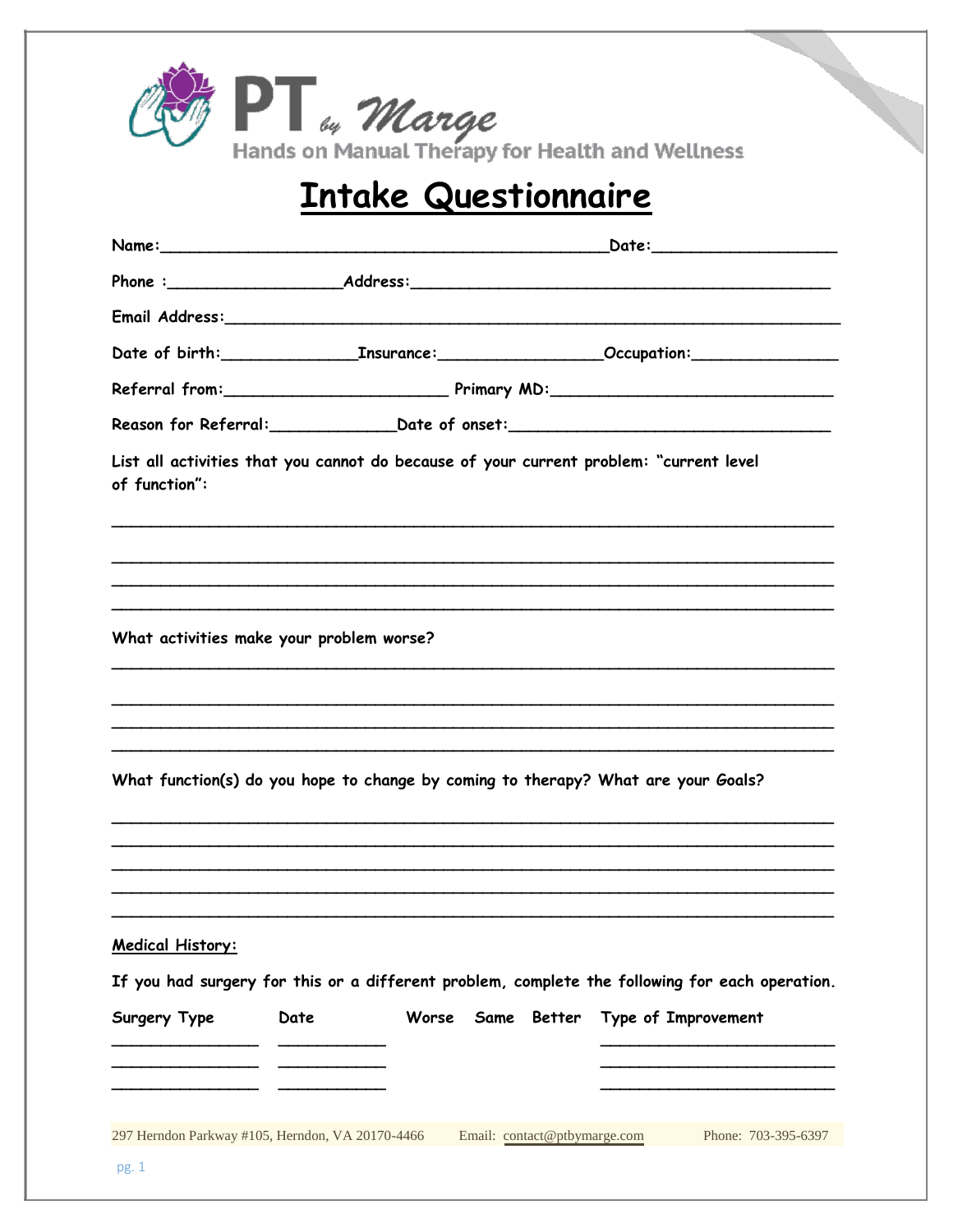

Please check all that apply to you.

| Rheumatoid Arthritis         | High or low Blood Pressure                     | Emphysema      |  |
|------------------------------|------------------------------------------------|----------------|--|
| Congenital heart defect      | Bleeding disorders                             | Pacemaker      |  |
| Osteoarthritis               | Heart problems/heart disease                   | Tuberculosis   |  |
| Diabetes Type I or 2         | Chest pain/angina/palpitations                 | Cancer         |  |
| Hepatitis $A, B, C$          | Circulation problems or blood clots            | Stroke         |  |
| Osteoporosis or Osteopenia   | Bronchitis/pneumonia                           | Asthma         |  |
| Thyroid Condition            | Sexually transmitted diseases or HIV/AIDS      | Liver disease  |  |
| Using blood thinners         | Currently Pregnant or attempting pregnancy     | Toxoplasmosis  |  |
| Poor balance or recent falls | Dizziness/vertigo/fainting/blackouts           | Fibromyalgia   |  |
| Recurrent muscle/ joint pain | Chemical dependency (i.e. alcoholism or drugs) | Anemia         |  |
| Severe headaches             | Lyme disease, tick related diseases            | Psychological  |  |
| Skin problems                | Epilepsy/seizure disorders                     | Menopause      |  |
| Food intolerance             | Gastrointestinal issues (IBS, Crohn's)         | Depression     |  |
| Latex Allergy                | Abdominal pain/bloating/gas                    | Gout           |  |
| Multiple sclerosis           | Kidney disease/stones                          | Heartburn/GERD |  |
|                              |                                                |                |  |

Other

**Review of Systems: During the past year, have you had any of the following?**

| [] Unexplained Fevers           | [] Chest Pain/Tightness   | [] Night Sweats              |
|---------------------------------|---------------------------|------------------------------|
| [] Unusual Stress in Work Life  | [] Trouble Breathing      | [] Persistent Cough          |
| [] Change in Bowel Habits       | [] Excessive Fatigue      | [] Hoarseness                |
| [] Unusual Stress in Home Life) | [] Urinary Incontinence   | [] Difficulty swallowing     |
| [] Unexplained Weight Loss      | [] Change in menstruation | [] Unusual discharge from    |
| [] Swollen Ankles/Legs          | [] Change in appetite     | [] Nodes (groin/armpit/neck) |
| [] Stiffness in Joints          | [] Depression             | []Joint Swelling/Warmth      |
| [] Painful Urination            | [] Black/Bloody Stool     | [] Difficulty Sleeping       |
| [] Blood in urine               | [] Anxiety                | [] Easy Bruising             |

\_\_\_\_\_\_\_\_\_\_\_\_\_\_\_\_\_\_\_\_\_\_\_\_\_\_\_\_\_\_\_\_\_\_\_\_\_\_\_\_\_\_\_\_\_\_\_\_\_\_\_\_\_\_\_\_\_\_\_\_\_\_\_\_\_\_\_\_\_\_\_\_\_\_

Allergies (please list):\_\_\_\_\_\_\_\_\_\_\_\_\_\_\_\_\_\_\_\_\_\_\_\_\_\_\_\_\_\_\_\_\_\_\_\_\_\_\_\_\_\_\_\_\_\_\_\_\_\_\_\_\_\_\_\_\_